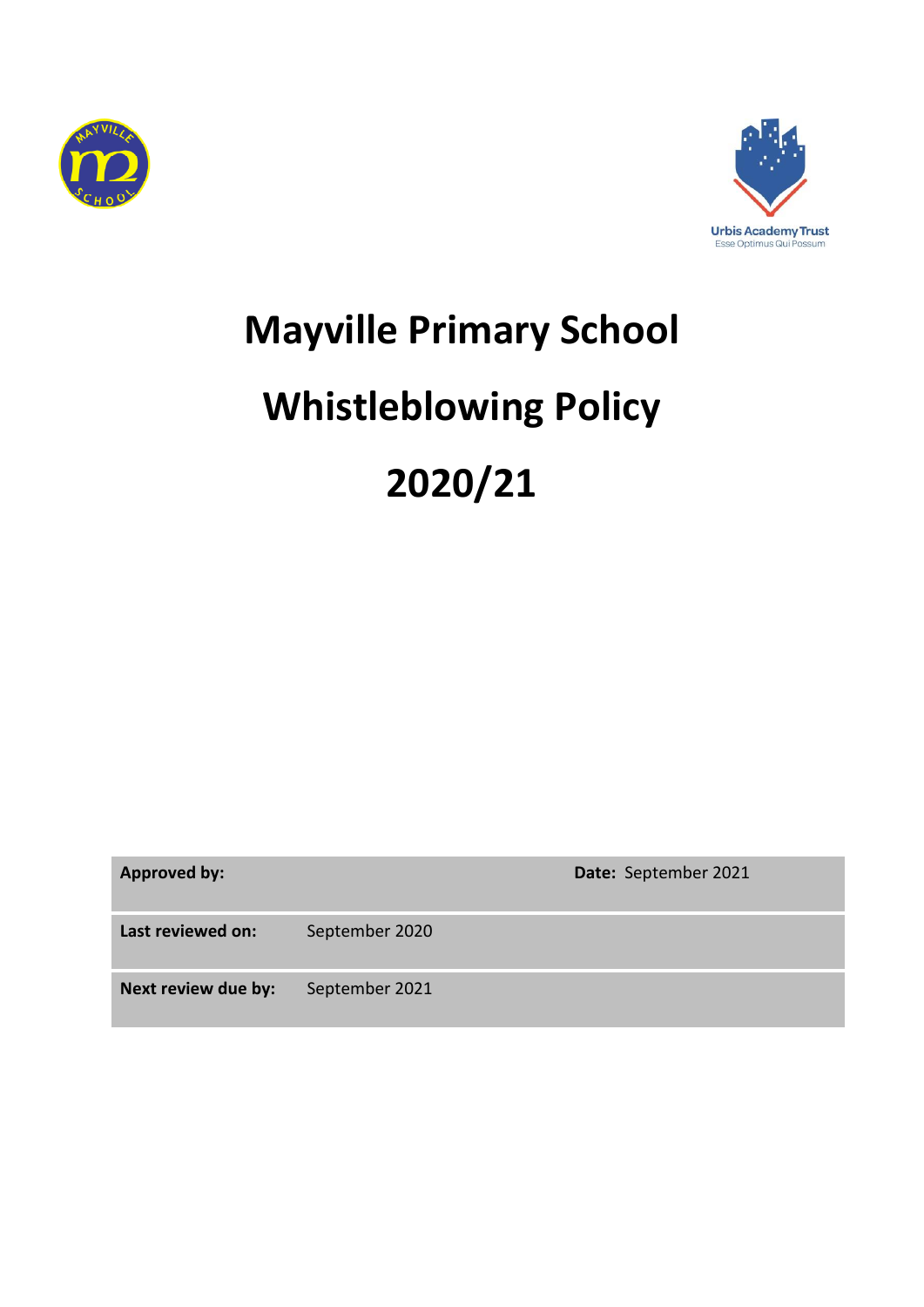#### **INTRODUCTION**

Staff must acknowledge their individual responsibility to bring matters of concern to the attention of senior management and/or relevant agencies. Although this can be difficult, this is particularly important where the welfare of children may be at risk.

You may be the first to recognise that something is wrong but may not feel able to express your concerns out of a feeling that this would be disloyal to colleagues or you may fear harassment or victimisation. These feelings, however natural, must never result in a child or young person continuing to be unnecessarily at risk. Remember it is often the most vulnerable children or young person who is targeted. These children need someone like you to safeguard their welfare.

#### **AIMS**

This policy aims to:

- Encourage individuals affected to report suspected wrongdoing as soon as possible in the knowledge that their concerns will be taken seriously and investigated and that their confidentiality will be respected.
- Let all staff in the Trust know how to raise concerns about potential wrongdoing in or by the Trust.
- Set clear procedures for how the Trust will respond to such concerns.
- Let all staff know the protection available to them if they raise a whistle-blowing concern.
- Assure staff that they will not be victimised for raising a legitimate concern through the steps set out in the policy even if they turn out to be mistaken (though vexatious or malicious concerns may be considered a disciplinary issue).

This policy does not form part of any employee's contract of employment and may be amended at any time. The policy applies to all employees or other workers who provide services to the Trust in any capacity including self-employed consultants or contractors who provide services on a personal basis and agency workers.

# **LEGISLATION**

The requirement to have clear whistle-blowing procedures in place is set out in the [Academies](https://www.gov.uk/government/publications/academies-financial-handbook)  [Financial Handbook.](https://www.gov.uk/government/publications/academies-financial-handbook)

This policy has been written in line with the above document, as well as government guidance [on whistle-blowing.](https://www.gov.uk/whistleblowing) We also take into account the [Public Interest Disclosure Act 1998.](https://www.legislation.gov.uk/ukpga/1998/23/contents)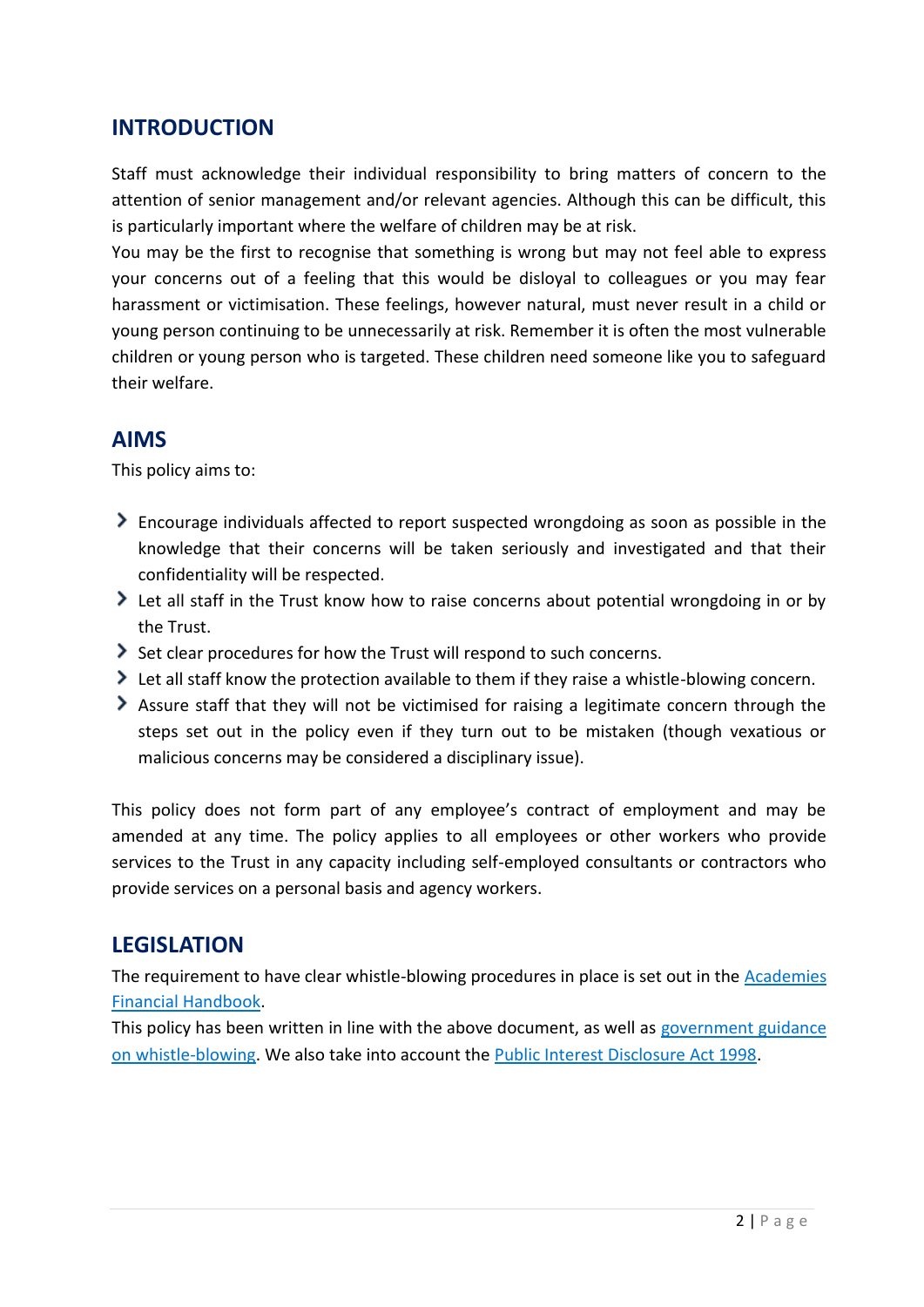# **SCOPE**

This policy applies to all employees of the School. However, the Act also covers those contractors working for the School on its premises. It also covers suppliers and those providing services under a contract with the School in their own premises. Consultants, casual workers and agency workers are also covered. The term 'individual' used throughout this document is used to include all the above.

#### **DEFINITION OF WHISTLE-BLOWING**

Whistle-blowing covers concerns made that report wrongdoing that is "in the public interest".

Examples of whistle-blowing include (but aren't limited to):

- $\sum$  Criminal offences, such as fraud or corruption
- Pupils' or staffs' health and safety being put in danger
- $\sum$  Failure to comply with a legal obligation or statutory requirement
- Breaches of financial management procedures
- Attempts to cover up the above, or any other wrongdoing in the public interest
- Damage to the environment

A whistle-blower is a person who raises a genuine concern relating to the above.

Not all concerns about the Trust count as whistle-blowing. For example, personal staff grievances, such as bullying or harassment do not usually count as whistle-blowing. If something affects a staff member as an individual, or relates to an individual employment contract, this is likely to be a grievance.

When members of staff have a concern, they should consider whether it would be better to follow our staff grievance or complaints procedures.

Protect (formerly Public Concern at Work) has:

- **>**[Further guidance](https://protect-advice.org.uk/what-is-the-difference-between-raising-a-grievance-and-whistleblowing/) on the difference between a whistle-blowing concern and a grievance that staff may find useful if unsure.
- > A free and confidential advice line.

#### **REASONS FOR WHISTLE BLOWING**

Each individual has a responsibility for raising concerns about unacceptable practice or behaviour :

- To prevent the problem worsening or widening.
- To protect or reduce risks to others.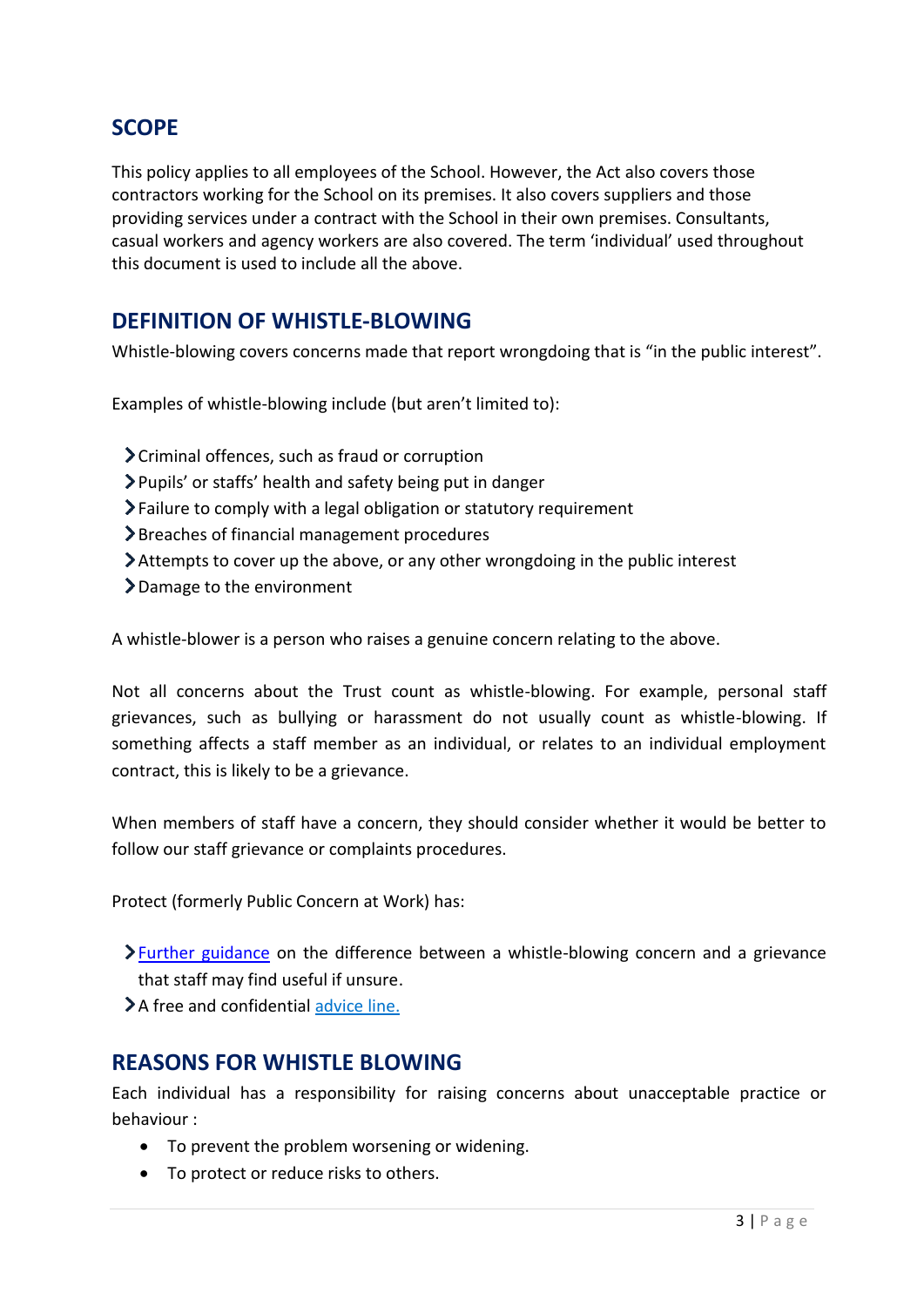To prevent becoming implicated yourself.

# **WHAT STOPS PEOPLE FROM WHISTLE BLOWING**

- Fear of starting a chain of events which spirals out of control.
- Disrupting the work or project.
- Fear of getting it wrong.
- Fear of repercussions or damaging careers.
- Fear of not being believed.

# **PROCEDURE FOR STAFF TO RAISE A WHISTLE-BLOWING CONCERN**

You should voice your concerns, suspicions or uneasiness as soon as you feel you can. The earlier a concern is expressed the easier and sooner action can be taken.

- Try to pinpoint exactly what practice is concerning you and why.
- Approach your line manager or the Head teacher.
- If your concern is about your immediate manager or Headteacher, speak to the Chair of Trustees or the named Safeguarding Lead for Trustees.
- If you feel you need to take it to someone outside the school, contact the Safeguarding in Education Service Tel: 020 8496 4368.
- Make sure you get a satisfactory response don't let matters rest.
- Ideally, you should put your concerns in writing, outlining the background and history, giving names, dates and places wherever you can.
- A member of staff is not expected to prove the truth of an allegation but will need to demonstrate sufficient grounds for the concern.

# **WHEN TO RAISE A CONCERN**

Staff should consider the examples when deciding whether their concern is of a whistleblowing nature. Consider whether the incident(s) was illegal, breached statutory or Trust procedures, put people in danger or was an attempt to cover any such activity up.

You should voice your concerns, suspicions or uneasiness as soon as you feel you can. The earlier a concern is expressed the easier and sooner action can be taken.

- Try to pinpoint exactly what practice is concerning you and why.
- Approach your line manager, or the Head teacher
- If your concern is about your immediate manager or Headteacher, speak to the Chair of Trustees or named Safeguarding Lead for Trustees.
- If you feel you need to take it to someone outside the school, contact the Safeguarding in Education Service on 020 8496 4368.
- Make sure you get a satisfactory response don't let matters rest.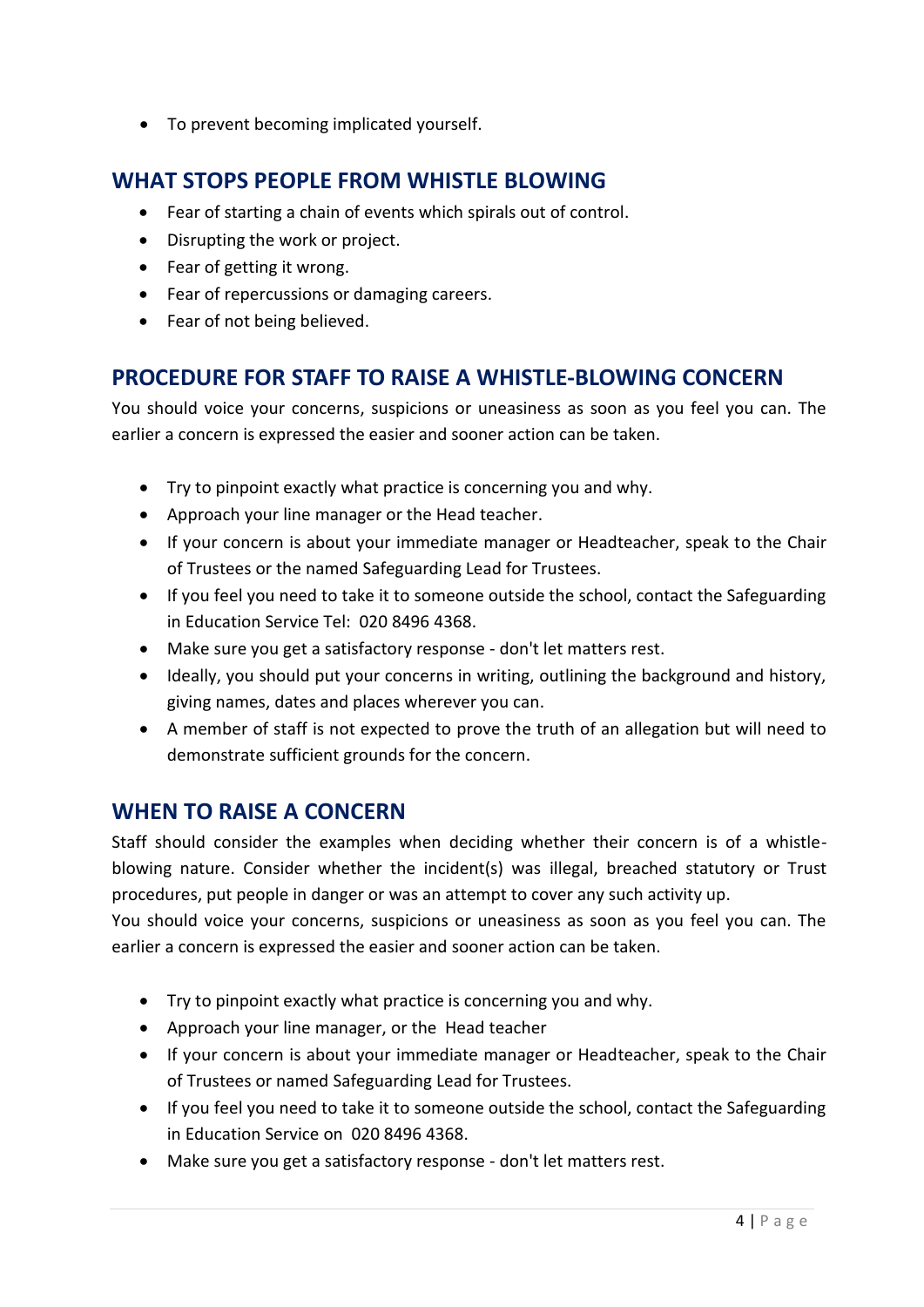- Ideally, you should put your concerns in writing, outlining the background and history, giving names, dates and places wherever you can.
- A member of staff is not expected to prove the truth of an allegation but will need to demonstrate sufficient grounds for the concern.

#### **WHO TO REPORT TO**

Staff should report their concern to the Headteacher or Assistant Headteachers. If the concern is about the Headteacher, or it is believed they may be involved in the wrongdoing in some way, the staff member should report their concern to the Chair of the Board of Trustees or any other named trustee.

#### **HOW TO RAISE THE CONCERN**

Concerns should be made in writing wherever possible using the format provided. They should include names of those committing wrongdoing, dates, places and as much evidence and context as possible. Staff raising a concern should also include details of any personal interest in the matter.

#### **WHAT HAPPENS NEXT**

- You will be given information on the nature and progress of any enquiries.
- The school has a responsibility to protect you from harassment or victimisation.
- No action will be taken against you if the concern proves to be unfounded and was raised in good faith.
- Malicious allegations may be considered as a disciplinary offence.

# **INVESTIGATING THE CONCERN**

When a concern is received by the Headteacher or Chair of Trustees - referred to from here as the 'recipient' - they will:

- Meet with the person raising the concern within a reasonable time. The person raising the concern may be joined by a trade union or professional association representative.
- $\blacktriangleright$  Get as much detail as possible about the concern at this meeting and record the information. If it becomes apparent, the concern is not of a whistle-blowing nature, the recipient should handle the concern in line with the appropriate policy/procedure.
- Reiterate, at this meeting, that they are protected from any unfair treatment or risk of dismissal as a result of raising the concern. If the concern is found to be malicious or vexatious, disciplinary action may be taken (see section 6 of this policy).
- Establish whether there is sufficient cause for concern to warrant further investigation. If there is:
	- $\circ$  The recipient should then arrange a further investigation into the matter, involving the [Headteacher and/or Chair of Trustees, if appropriate. In some cases, they may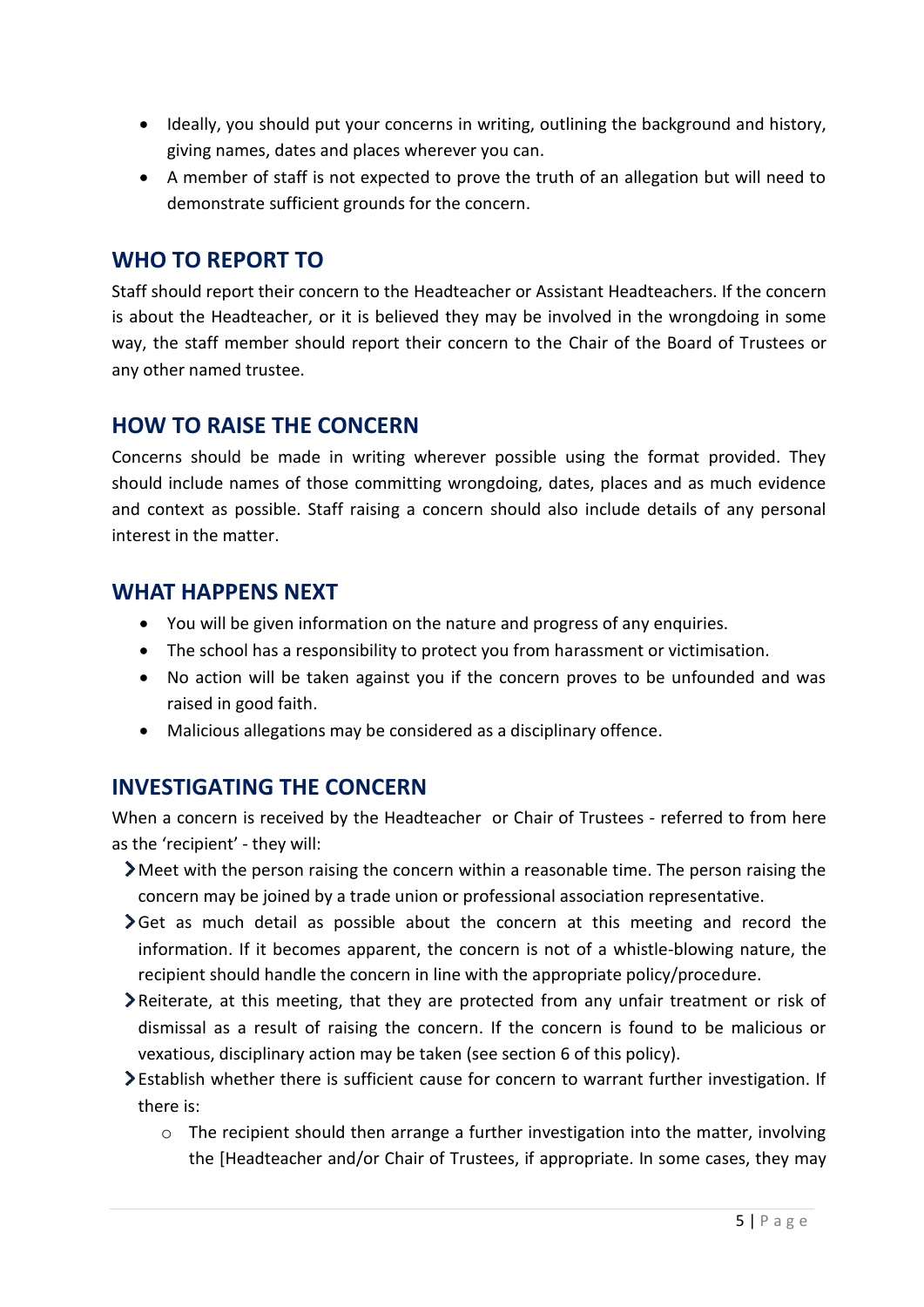need to bring in an external, independent body to investigate. In others cases, they may need to report the matter to the police.

 $\circ$  The person who raised the concern should be informed of how the matter is being investigated and an estimated timeframe for when they will be informed of the next steps.

#### **OUTCOME OF THE INVESTIGATION**

Once the investigation – whether this was just the initial investigation of the concern, or whether further investigation was needed  $-$  is complete, the investigating person(s) will prepare a report detailing the findings and confirming whether or not any wrongdoing has occurred. The report will include any recommendations and details on how the matter can be rectified and whether or not a referral is required to an external organisation, such as the local authority or police.

They will inform the person who raised the concern of the outcome of the investigation, though certain details may need to be restricted due to confidentiality.

Beyond the immediate actions, the Headteacher, Trustees and other staff if necessary will review the relevant policies and procedures to prevent future occurrences of the same wrongdoing.

Whilst we cannot always guarantee the outcome sought, we will try to deal with concerns fairly and in an appropriate way.

# **MALICIOUS OR VEXATIOUS ALLEGATIONS**

Staff are encouraged to raise concerns when they believe that there is potentially an issue. If an allegation is made in good faith, but the investigation finds no wrongdoing, there will be no disciplinary action against the member of staff who raised the concern.

If, however, an allegation is shown to be deliberately invented or malicious, the Trust will consider whether any disciplinary action is appropriate against the person making the allegation.

# **ESCALATING CONCERNS BEYOND THE TRUST**

The Trust encourages staff to raise their concerns internally, in line with Reason for Whistleblowing section of this policy, but recognises that staff may feel the need to report concerns to an external body. A list of prescribed bodies to whom staff can raise concerns with is included [here.](https://www.gov.uk/government/publications/blowing-the-whistle-list-of-prescribed-people-and-bodies--2/whistleblowing-list-of-prescribed-people-and-bodies#education)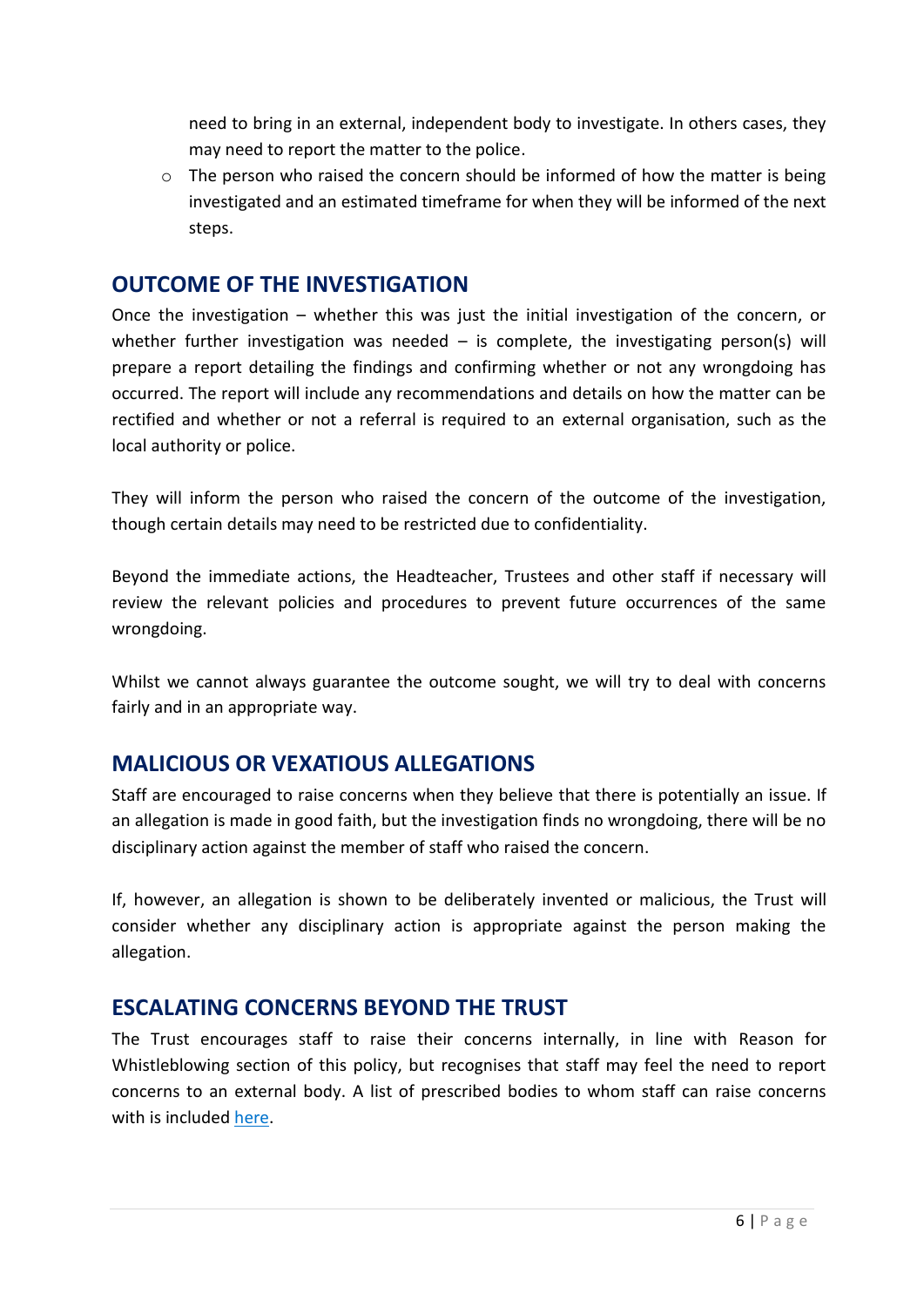The Protect advice line, linked to in Definition of Whistleblowing section of this policy, can also help staff when deciding whether to raise the concern to an external party.

#### **APPROVAL**

This policy will be reviewed every year. These procedures have been agreed by the board of trustees, who will approve them whenever reviewed.

# **LINKS WITH OTHER POLICIES**

This policy links with our policies on:

- > Staff grievance policy
- Complaints procedure
- > Child protection policy

#### **SELF-REPORTING**

There may be occasions where a member of staff has a personal difficulty, perhaps a physical or mental health problem, which they know to be impinging on their professional competence. Staff have a responsibility to discuss such a situation with their line manager, so professional and personal support can be offered to the member of staff concerned. Whilst such reporting will remain confidential in most instances, this cannot be guaranteed where personal difficulties raise concerns about the welfare or safety of children.

#### **FURTHER ADVICE AND SUPPORT**

It is recognised that whistle blowing can be difficult and stressful. Advice and support is available from your line manager, HR department and/or your professional or trade union.

Further national guidance can be found at: [Advice on whistleblowing.](https://www.gov.uk/whistleblowing) The [NSPCC](https://www.nspcc.org.uk/what-you-can-do/report-abuse/dedicated-helplines/whistleblowing-advice-line/)  [whistleblowing helpline](https://www.nspcc.org.uk/what-you-can-do/report-abuse/dedicated-helplines/whistleblowing-advice-line/) is also available for staff who do not feel able to raise concerns regarding child protection failures.

Staff can call: 0800 028 0285 – this line is available from 8:00am to 8:00pm, Monday to Friday or via e-mail: [help@nspcc.org.uk.](mailto:help@nspcc.org.uk)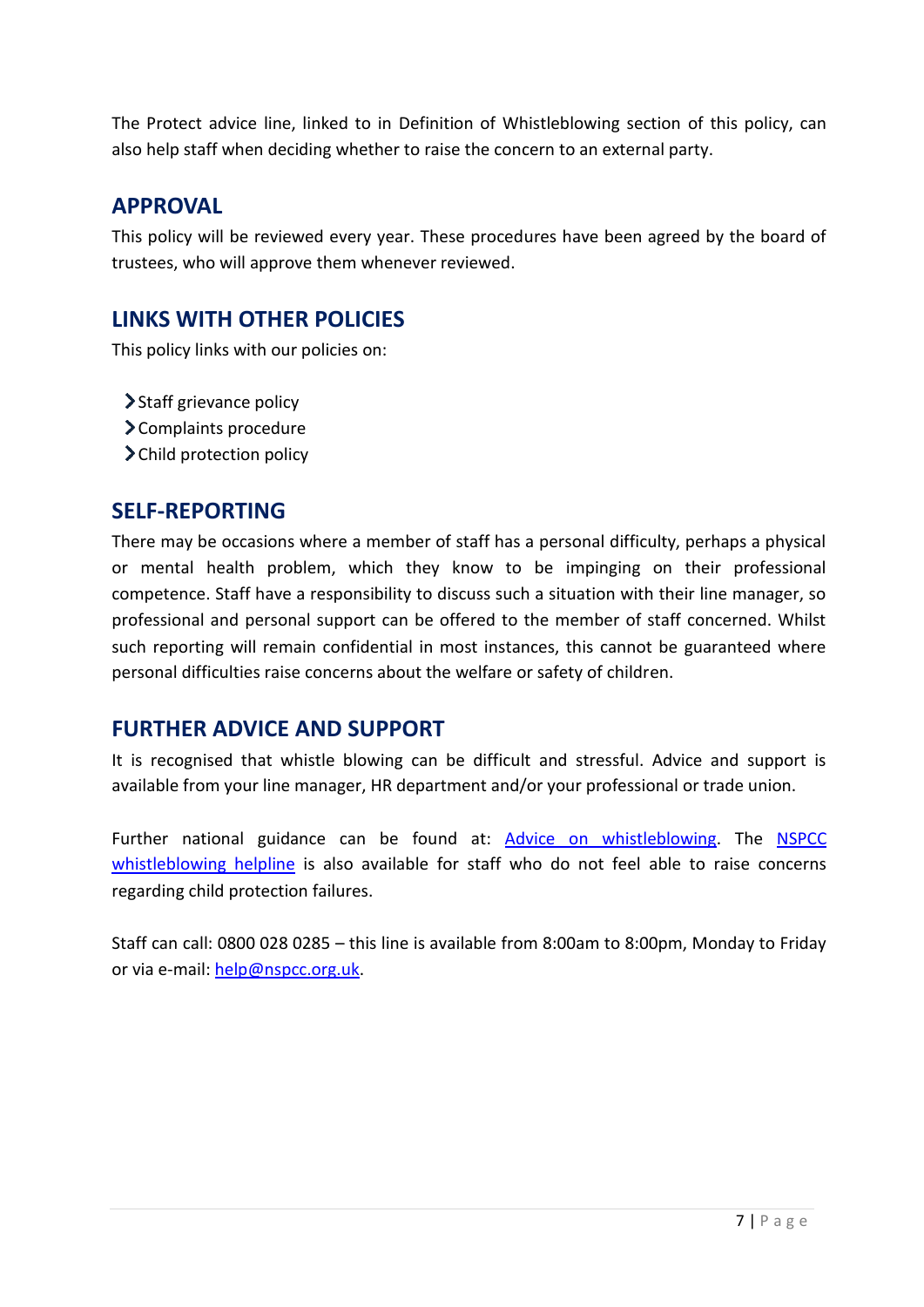



# **Whistleblowing Record Form for Staff**

(Please complete and return to a member of SLT)

| Your name:                                                                                            |  |  |
|-------------------------------------------------------------------------------------------------------|--|--|
| Date:                                                                                                 |  |  |
| Please give details of your complaint include names of those committing wrongdoing, dates, places and |  |  |
| as much evidence and context as possible. (Staff raising a concern should also include details of any |  |  |
| personal interest in the matter.                                                                      |  |  |
|                                                                                                       |  |  |
|                                                                                                       |  |  |
|                                                                                                       |  |  |
|                                                                                                       |  |  |
|                                                                                                       |  |  |
|                                                                                                       |  |  |
|                                                                                                       |  |  |
|                                                                                                       |  |  |
|                                                                                                       |  |  |
|                                                                                                       |  |  |
|                                                                                                       |  |  |
|                                                                                                       |  |  |
|                                                                                                       |  |  |
|                                                                                                       |  |  |
|                                                                                                       |  |  |
|                                                                                                       |  |  |
| <b>Recipient of form:</b>                                                                             |  |  |
|                                                                                                       |  |  |
|                                                                                                       |  |  |
| <b>Action taken:</b>                                                                                  |  |  |
|                                                                                                       |  |  |
|                                                                                                       |  |  |
| Date:                                                                                                 |  |  |
|                                                                                                       |  |  |